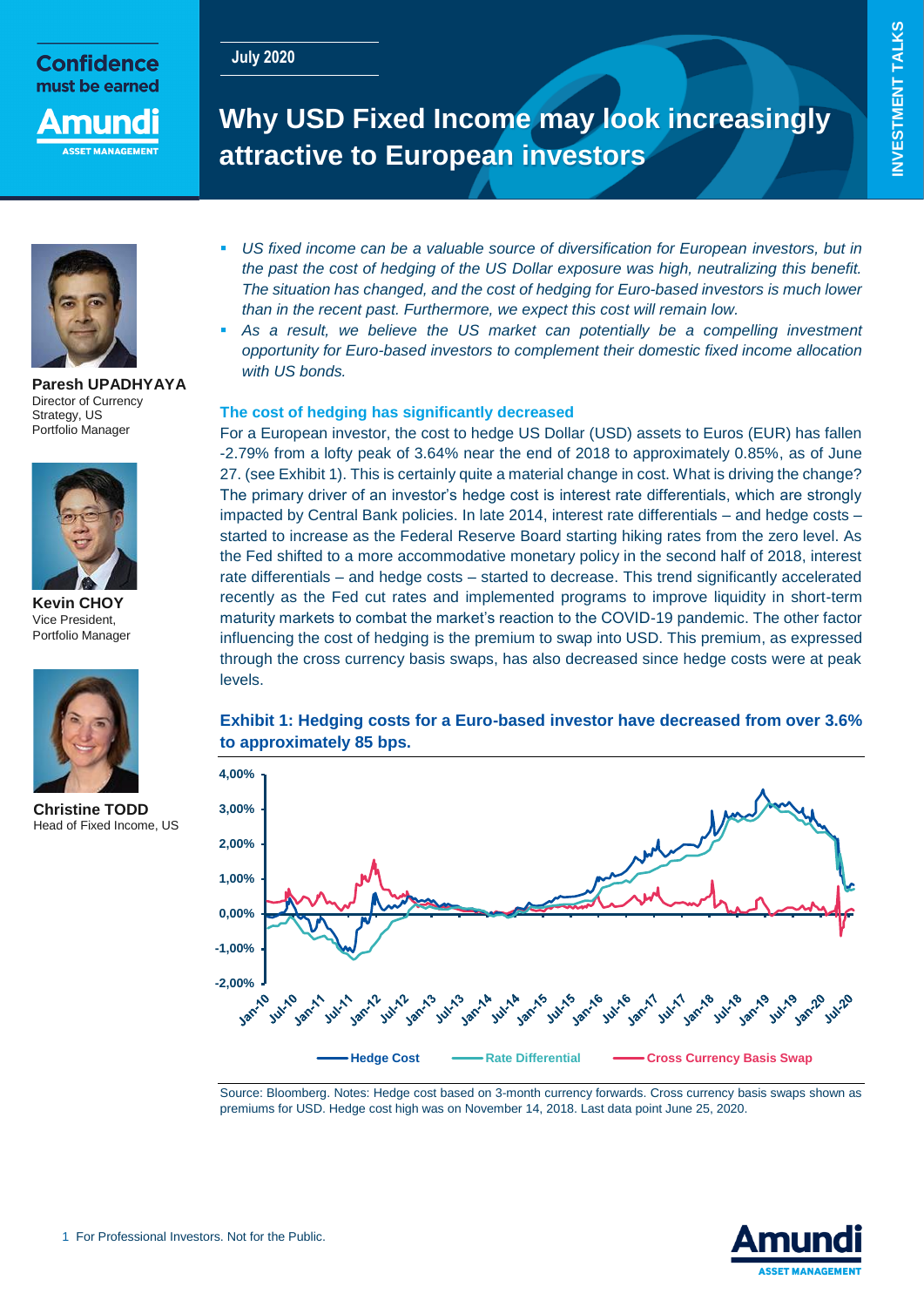#### **We expect hedging costs to remain range bound near recent low levels**

USD-EUR and USD-GBP (Great British Pound) hedging costs should remain stable near recent levels and, we believe, are not likely to rise above 1% until 2022. There is a fundamental factor and a technical factor behind our benign hedging cost outlook. The fundamental factor that should serve as an anchor for US interest rates is the extremely dovish stance by the Federal Reserve Board. Following the June Federal Open Market Committee meeting, the Fed indicated that rates are likely to remain at current levels through 2022. Underpinning the dovish rate outlook is the Fed's cautious economic view that it will take a long time for the US labor market to recover from the impact of the COVID-19 pandemic. The technical factor is that the Fed's aggressive Quantitative Easing (QE) program remains open-ended and flexible, which will help keep a lid on US interest rates.

At the same time, rates are likely to remain unchanged for the European Central Bank (ECB) and the Bank of England (BoE). Both central banks have also embarked on QE. The ECB has also expanded Targeted Long Term Refinancing Operations (TLTRO) to keep credit flowing to Eurozone companies. This is likely to keep interest rates at the ECB and BoE low next year.

However, we think hedge costs could narrow further. In 2021, economic growth is expected to rebound more sharply in the EU and UK, at 5.5% and 5.8% respectively, compared to the US, which is expected to grow 4.1%, according to a recent Bloomberg consensus forecast. While it is not our base case that the ECB will exit its Negative Interest Rate Policy (NIRP), which it first implemented in 2014, the markets may begin to anticipate a policy shift towards zero if stronger macroeconomic numbers start to emerge later this year and in the first half of 2021. If forward-looking markets begin to price in a gradual move to zero, this could lead to a further decline in hedging costs, perhaps to zero next year.

#### **The US market is a potential total return opportunity for the European investor**

Despite the recent fall in US interest rates, US yields are still significantly higher than Europebased yields. For example, the Bloomberg Barclays US Aggregate Bond Index yielded 1.30% as of June 25 and the Bloomberg Barclays Euro-Aggregate Bond Index yielded 0.19%, for a 1.11% yield advantage. Within Investment Grade Corporates, the Bloomberg Barclays US Corporate Bond Index yielded 2.19% on June 25 and the Bloomberg Barclays Euro-Aggregate Corporate Index yielded 0.86%, for a 1.33% yield advantage. These yield advantages more than offset the recent cost of a 3-month currency hedge, which was not the case when hedge costs were at peak levels near the end of 2018 (see Exhibit 2).



#### **Exhibit 2: US Yields still higher than European yields after hedging costs**

Source: Bloomberg, Amundi calculations Note: Hedge cost based on 3-month currency forwards. Last data point June 25, 2020. Aggregate compares Bloomberg Barclays US Aggregate Bond Index vs. Bloomberg Barclays Euro-Aggregate Bond Index. IG Corporate compares Bloomberg Barclays US Corporate Bond Index vs. Bloomberg Barclays Euro-Aggregate Corporate Index.

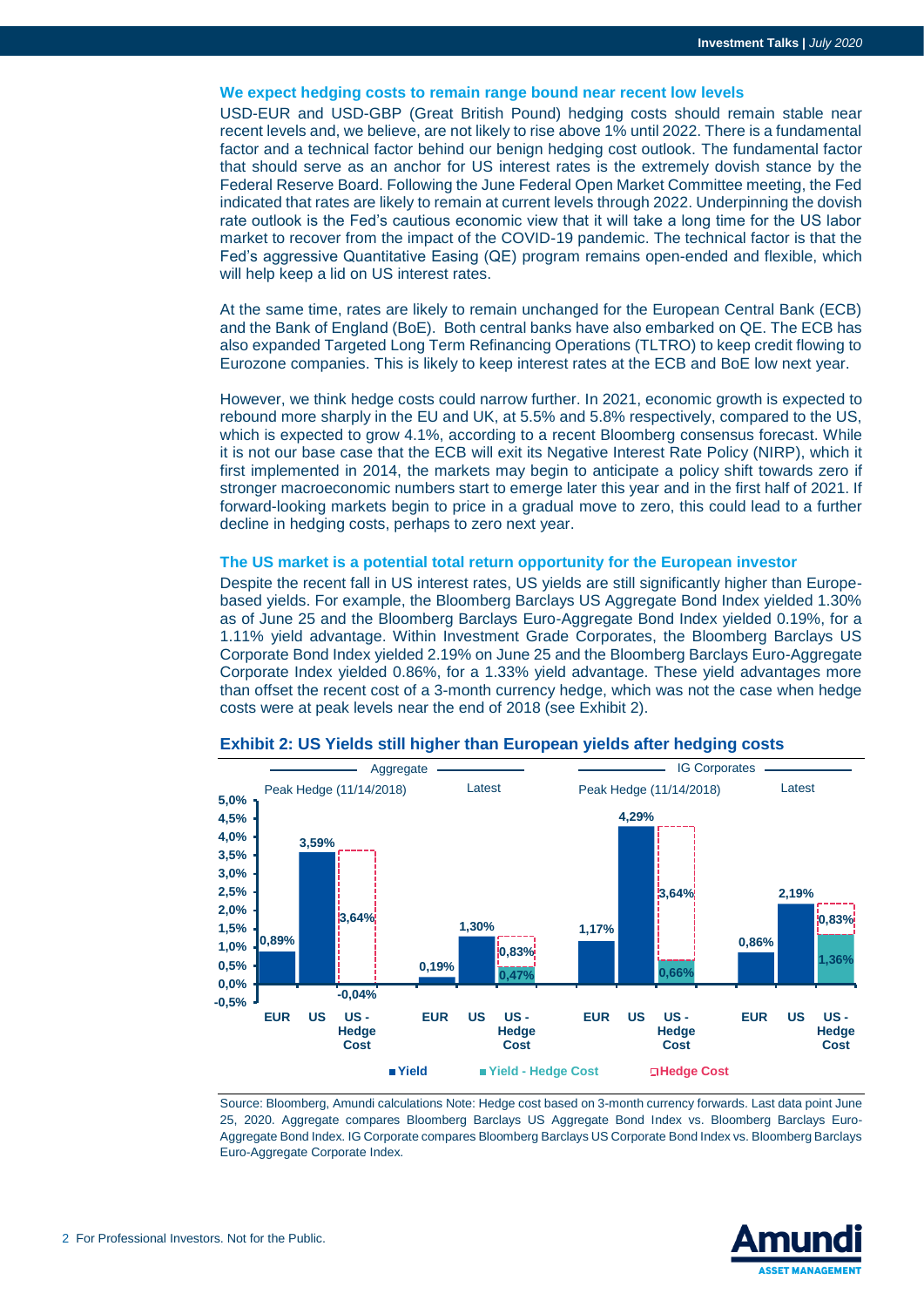When we decompose US and Euro Corporate yields into their two primary components - sovereign yields and credit spreads -- we believe that both components could provide tailwinds for the US market. US Treasury rates are much higher than European government rates, which are still stuck in negative territory. For example, the US Treasury 5-year yields were 0.33% on June 25, while the German 5-year yields were -0.70%, resulting in a 1.03% difference. Compression between interest rates will benefit a US investor compared to a Euro investor. As noted earlier, a scenario where European growth rebounds faster than US growth in 2021 and the market starts anticipating an eventual ECB exit from NIRP could be a catalyst for interest rate compression.

A historical look back on Investment Grade Corporate returns (see Exhibit 3) indicates that while US interest rate exposure has been a relative benefit to a European investor, US credit risk not been so favorable, generally lagging Europe. That said, there is the potential for this trend to reverse. Credit spreads in the US are generally higher than the Europe market after considering differences in credit ratings. We believe that one reason why this is the case is the prolonged support that the ECB corporate bond purchase program has given the European corporate market. Since the Fed is starting to follow the ECB's example in terms of policies, the US corporate market could benefit as the European market already has.

#### **Further US spread compression likely**

We believe the Fed will remain instrumental in helping to drive credit spreads lower. We see two ways this might happen. First, a convergence of Fed and ECB interest rates would lead to a continued quest for higher yields. Second, the Fed launched the Secondary Market Corporate Credit Facility (SMCCF) on June 15, which is an expansion of its QE program that includes purchases of corporate ETFs and individual bonds. This program should have the same favorable impact as it did in Europe with a further compression in spreads. Following the recent implementation of this program, we expect steady continued outperformance of US spreads versus Europe in the coming months. We see the added benefit of SMCCF potentially lifting performance across the spectrum of credit quality in the medium term.



#### **Exhibit 3: Returns for the US and Euro Corporate Markets, Treasury and Credit-Related**

Source: Bloomberg, Amundi calculations. Data includes 3-year, 5-year, and 10-year time periods ending May 29, 2020. Indexes used include Bloomberg Barclays US Corporate Bond Index, Bloomberg Barclays Euro-Aggregate Corporate Index, Bloomberg Barclays US Corporate High Yield Bond Index, Bloomberg Barclays Euro High Yield Index. **Past performance is not guarantee of future results.**



*"Since the Fed is starting to follow the ECB's example in terms of policies, the US corporate market could benefit as the European market already has."*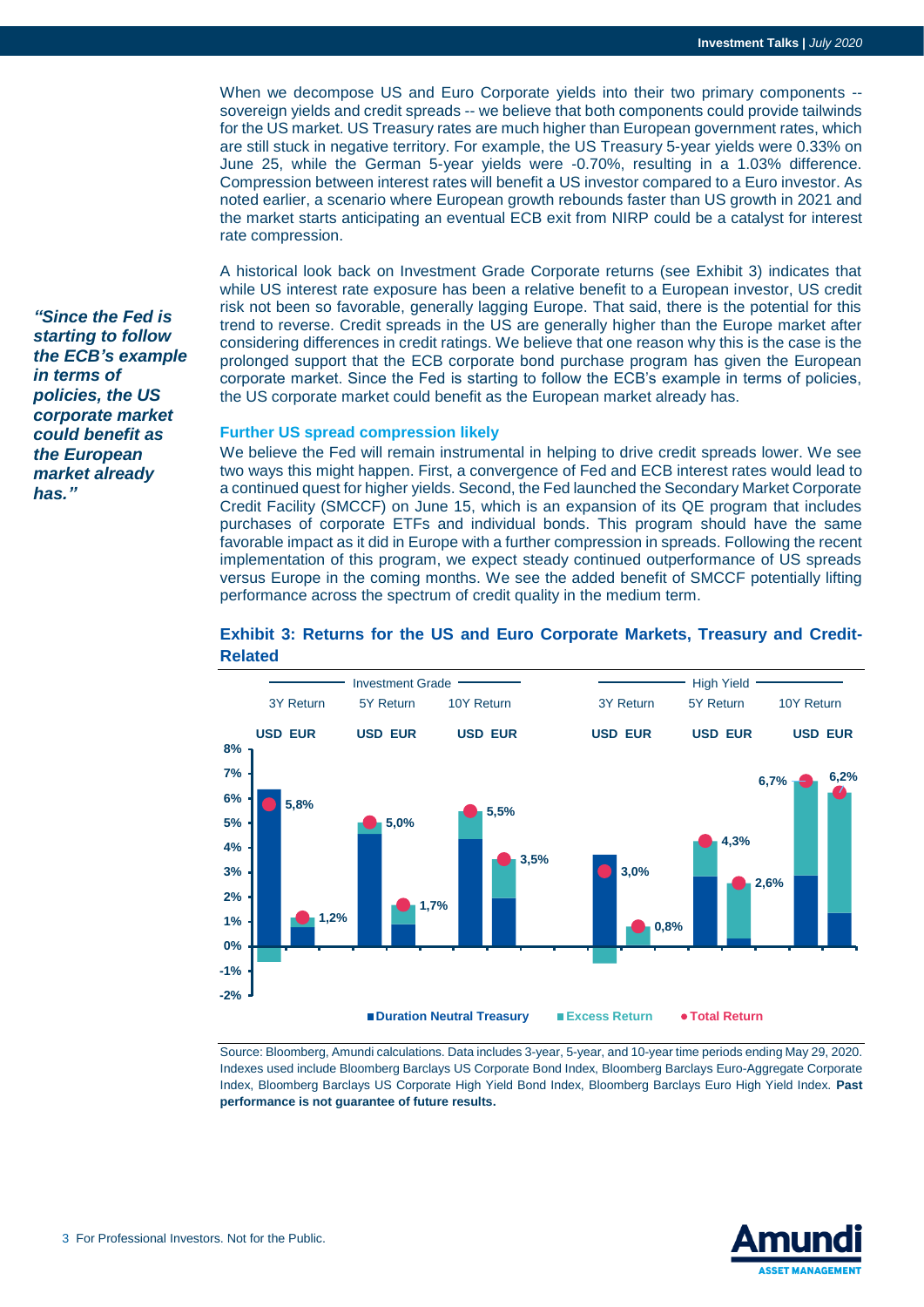#### **The US market can potentially help reduce portfolio level risk**

*"EU and US fixed income markets are not perfectly correlated, and therefore, European investors who allocate a portion of their capital to US markets may be able to improve their investment portfolio volatility profile."*

Lastly, given the relatively low yields across sectors, we believe that investors should not only seek yield-enhancing strategies to improve return potential, but should also increasingly seek characteristics that help reduce or limit portfolio risk. US and European fixed income markets have different sector exposure levels and varying degrees of sensitivities to economic, geopolitical, and regulatory changes. As a result, the two markets are not perfectly correlated, and therefore, European investors who allocate a portion of their capital to US markets may be able to improve their investment portfolio volatility profile (see Exhibit 4). Moreover, the US market tends to be more liquid than the Euro market, which is another factor that leads us to believe the US market is relatively attractive right now to European markets.

|             | <b>Aggregate</b> |            |        | <b>Investment Grade</b> |            |        | <b>High Yield</b> |            |        |
|-------------|------------------|------------|--------|-------------------------|------------|--------|-------------------|------------|--------|
|             | <b>EUR</b>       | <b>USD</b> | 70/30% | <b>EUR</b>              | <b>USD</b> | 70/30% | <b>EUR</b>        | <b>USD</b> | 70/30% |
| 3 Year      |                  |            |        |                         |            |        |                   |            |        |
| Return      | 2.42%            | 5.07%      | 3.21%  | 1.17%                   | 5.76%      | 2.55%  | 0.81%             | 3.04%      | 1.48%  |
| Volatility  | 3.53%            | 3.28%      | 3.20%  | 5.07%                   | 6.50%      | 5.34%  | 9.51%             | 8.72%      | 9.18%  |
| Correlation |                  |            | 0.64   |                         |            | 0.88   |                   |            | 0.95   |
| 5 Year      |                  |            |        |                         |            |        |                   |            |        |
| Return      | 2.11%            | 3.94%      | 2.66%  | 1.68%                   | 5.03%      | 2.68%  | 2.57%             | 4.27%      | 3.08%  |
| Volatility  | 3.62%            | 3.14%      | 3.25%  | 4.40%                   | 5.64%      | 4.60%  | 8.08%             | 7.93%      | 7.90%  |
| Correlation |                  |            | 0.68   |                         |            | 0.85   |                   |            | 0.92   |
| 10 Year     |                  |            |        |                         |            |        |                   |            |        |
| Return      | 3.75%            | 3.92%      | 3.80%  | 3.53%                   | 5.49%      | 4.12%  | 6.24%             | 6.71%      | 6.38%  |
| Volatility  | 3.68%            | 2.97%      | 3.22%  | 4.05%                   | 4.99%      | 4.13%  | 8.10%             | 7.00%      | 7.60%  |
| Correlation |                  |            | 0.64   |                         |            | 0.80   |                   |            | 0.89   |

**Exhibit 4: Historical correlations and volatility of EUR-USD fixed-income Indexes**

Source: Bloomberg, Amundi calculations. Data includes 3-year, 5-year, and 10-year time periods ending May 29, 2020. The historical returns for US Agg and US Corporate are unhedged. The statistics assume monthly rebalancing and a 70% EUR and 30% USD mix. Indexes used include Bloomberg Barclays US Aggregate Bond Index, Bloomberg Barclays Euro-Aggregate Bond Index, Bloomberg Barclays US Corporate Bond Index, Bloomberg Barclays Euro-Aggregate Corporate Index, Bloomberg Barclays US Corporate High Yield Bond Index, Bloomberg Barclays Euro High Yield Index. **Past performance is not guarantee of future results.**

#### **Conclusion**

With the prospect of an accommodative Fed holding rates consistently low for the foreseeable future, the fundamental backdrop remains constructive for yield compression of US spreads to Europe. With the sharp decline in hedging costs since the end of 2018, and our expectation they will remain contained, we strongly believe US fixed income remains potentially attractive for foreign investors, especially European investors.